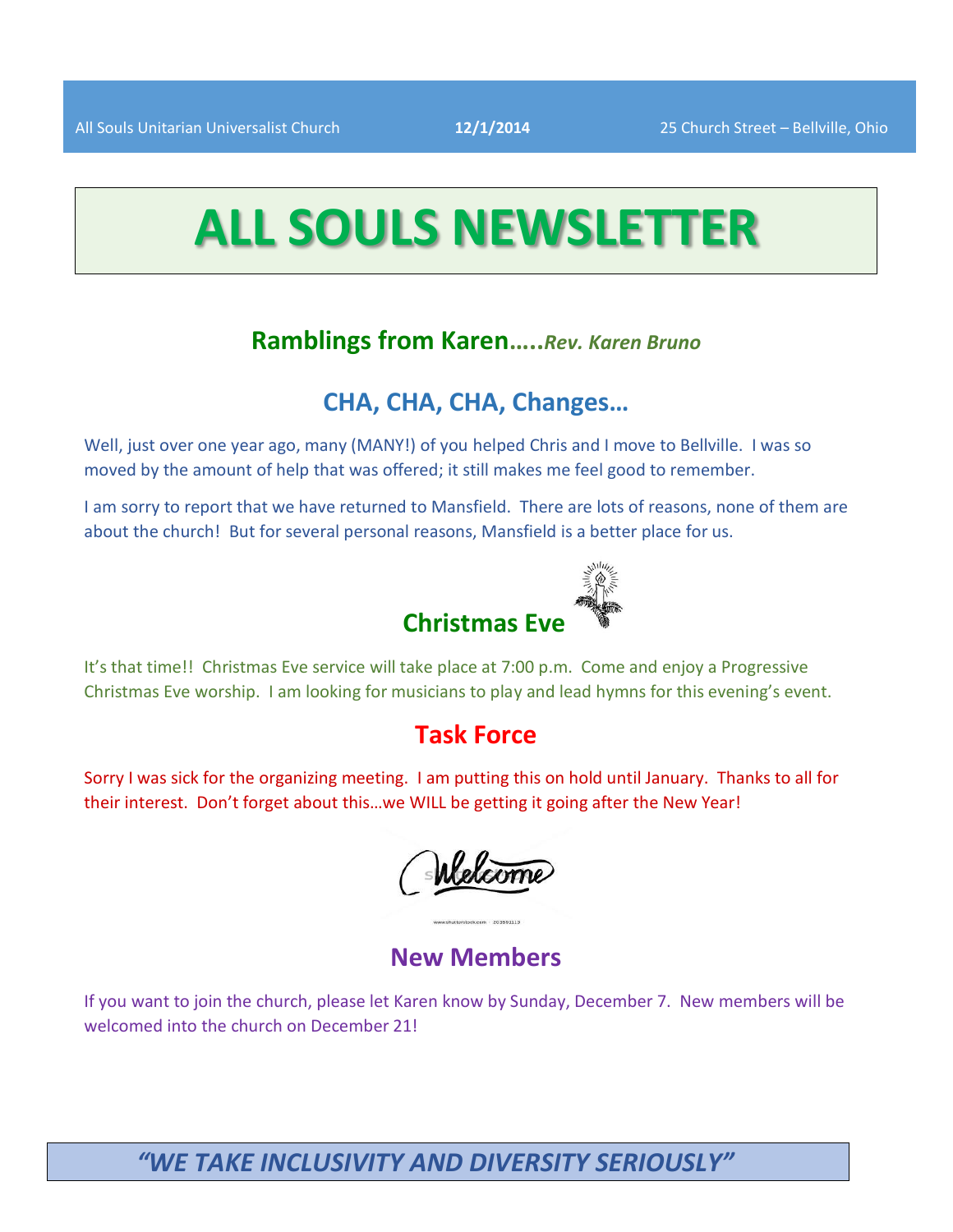# *MESSAGES FROM THE BOARD*

#### **…from Glenn Myers: President**

# **If You Don't Hear Crying, Your Church Is Dying**

I borrowed the theme for this article from All Souls Religious Education Trustee, Liz Hansen. Liz says she borrowed it from someone else. Regardless of the original source of the maxim, hopefully you will get the message, which is that children and young adults are the future members and leaders of the congregation.

The All Souls UU Church Board of Management recently voted to remove the "Children's Moment" segment from the standard Sunday morning service. Before anyone gets upset about this action, be assured that the decision was based on time and efficiency of the service - not on the very important recognition and inclusion of children in our congregation. The Board determined that the segment, as we know it, was time-consuming and ineffective (for both the children and the adults).

The Board is considering other more effective ways of serving and recognizing our children and their parents in our Sunday service. Above all, we want to make sure that the children, themselves, feel they are wanted and important to All Souls UU Church of Bellville as they develop their memory chips. Suggestions are welcome.

My position: Let us hear some crying and fussing as we are getting settled for the service and then direct the children to a meaningful program designed for them. This will allow the adults in the congregation to enjoy the music, the atmosphere of worship, and the message without distractions.

Remember: If you don't hear some crying, All Souls is dying.

# **…from Irene Maginniss: Secretary**

At nine a.m. on the third Sunday, each month we gather, come what may.

Trustees, officers, chairpersons, etc., and guest(s), Glenn says (according to Robert) to move along etc., and do not jest.

Of the budget, Joanne did share good news. The Holiday Bazaar a success! And now on to pay the UU dues!

> Chuck is happy he can fix the kitchen window. And even though his list is long, his smile is always constant, ya know?

That's all for November, we'll learn more each time. When Madam Secretary can remember, this month turkeys are on my mind!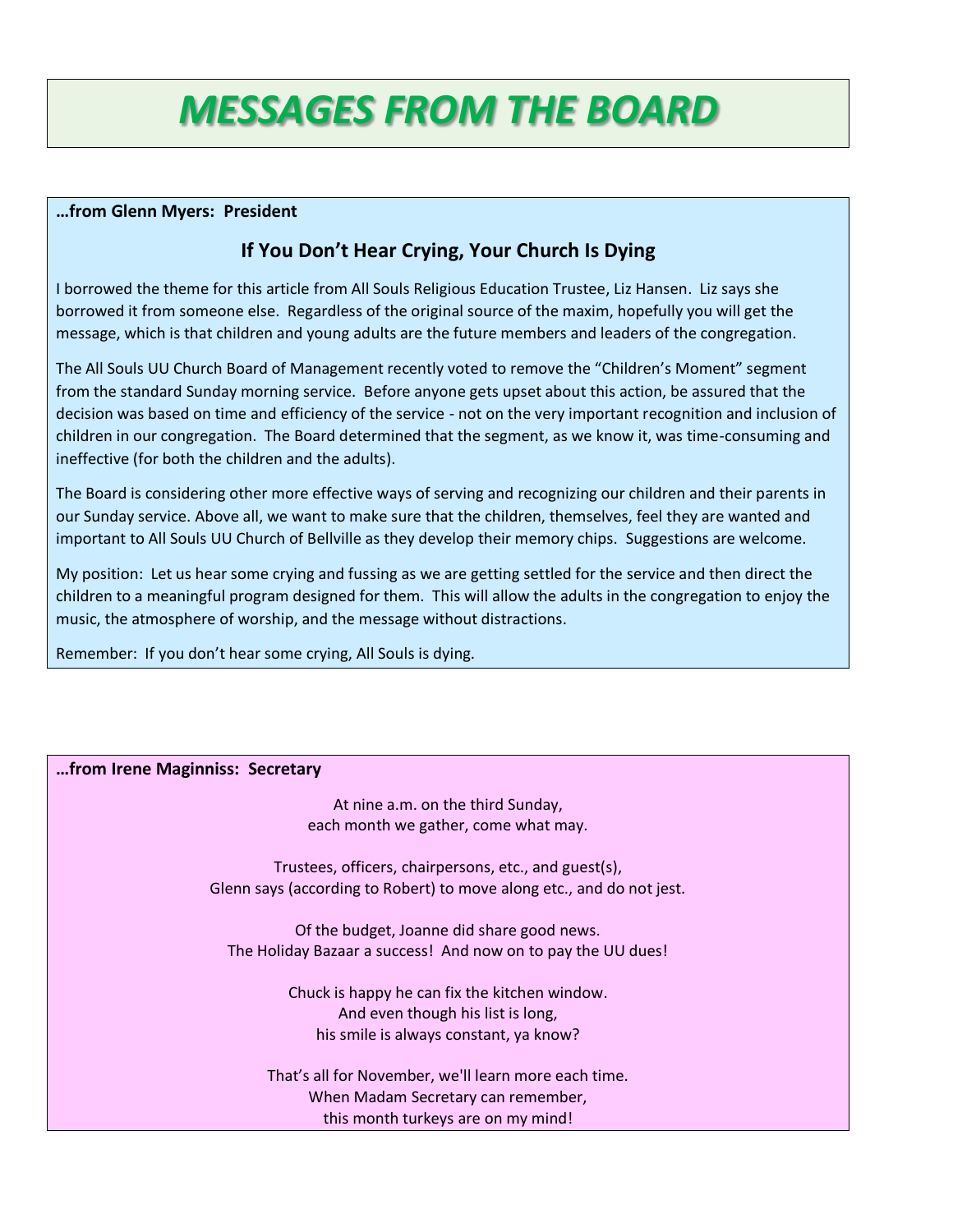**...from Joanne Gillum: Treasurer**

### **OCTOBER 2014 REPORT**

We received two donations in October, for which we are most grateful. A \$2,600.00 donation was received from Elizabeth Richmond, which was earmarked for maintenance and signage. A donation of \$240.00 was received from Marjorie & Morley Smith and also earmarked for maintenance. Both donations were deposited into our savings account.

# **OCTOBER TREASURER'S REPORT**

| <b>INCOME</b>       | <b>OCTOBER</b> | $Y-T-D$     |
|---------------------|----------------|-------------|
| Pledges             | 1,770.00       | 8,746.00    |
| <b>Offerings</b>    | 949.65         | 2,444.76    |
| Kenya Coin          |                |             |
| Collection          | 65.00          | 315.31      |
| <b>Rummage Sale</b> | 50.00          | 950.50      |
| Recycle             | 107.83         | 169.21      |
| Other               | 50.00          | 50.00       |
| <b>TOTAL INCOME</b> | \$2,992.48*    | \$12,685.78 |
| <b>EXPENSES</b>     | \$3,166.32     | \$12,398.37 |
| <b>DIFFERENCE</b>   | $-$173.84$     | \$287.41    |

\*A monthly income of \$3,064.33 is required in order to meet annual expenses of \$36,772.00.

# **OCTOBER PLEDGE REPORT**

| <b>Total Members</b>   | 27               |            |
|------------------------|------------------|------------|
| <b>Total Pledges</b>   | 21               |            |
| Average                |                  |            |
| Attendance             | 46               |            |
|                        |                  |            |
|                        | <b>SEPTEMBER</b> | $Y-T-D$    |
| <b>Amount Pledged</b>  | \$1,852.00       | \$7,904.00 |
| <b>Amount Received</b> | \$1,770.00       | \$8,756.00 |
| <b>Variance</b>        | $-$ \$82.00      | \$852.00   |

# **NOVEMBER HOLIDAY BAZAAR**

| <b>TOTAL</b>     | \$1,332.00 |
|------------------|------------|
| before & after   | \$215.00   |
| <b>Donations</b> |            |
| Food             | \$549.00   |
| Rummage          | \$568.00   |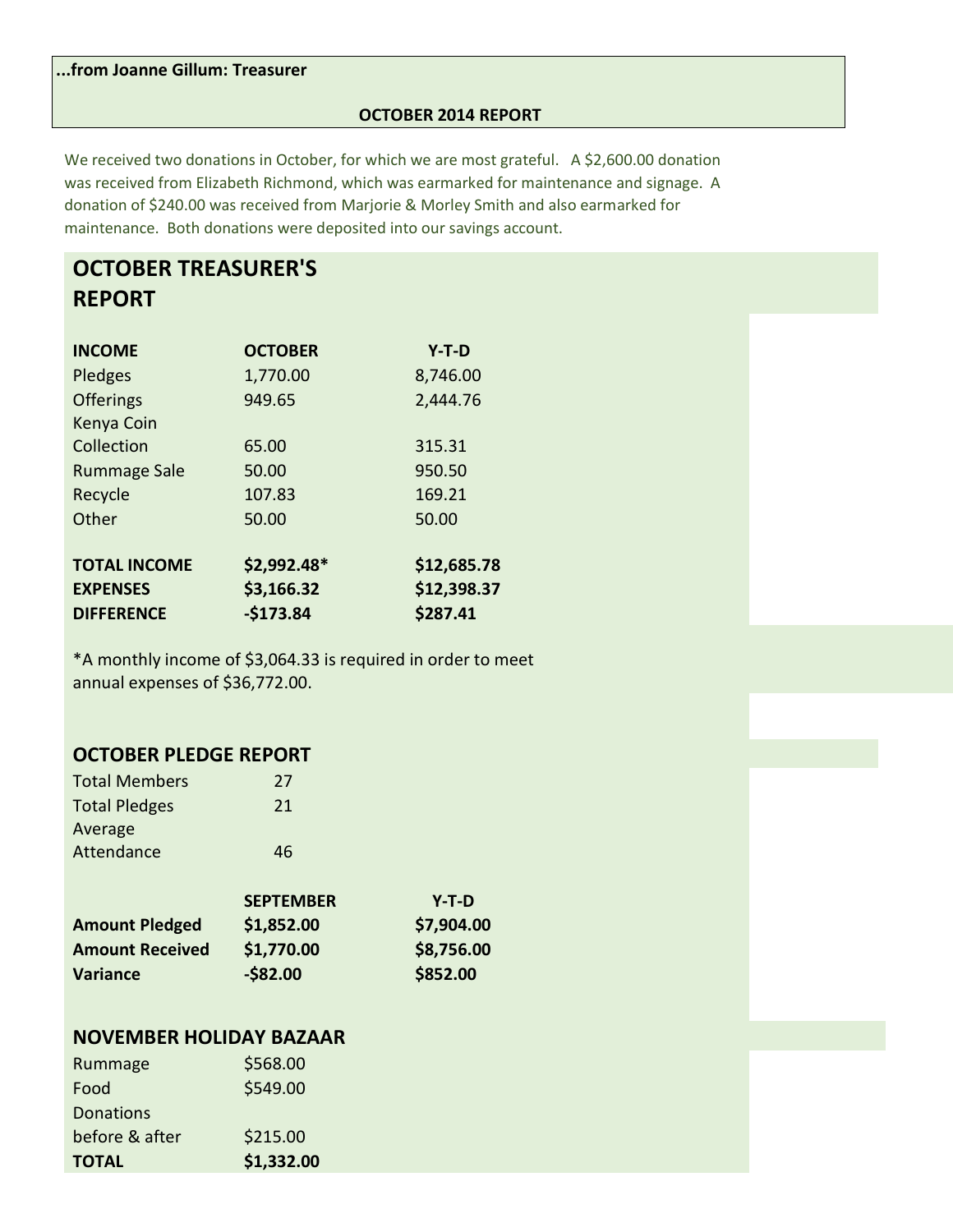# **…from Bruce Kilgore: Fellowship Trustee**

A big thank you to all that helped or contributed to the annual Holiday Bazaar. The candy making Saturday was a lot of fun, and the fellowship was great!

Thank you to all who have signed up for Sunday treats, clean-up, etc. It is nice to have reliable help.

Our next Pot Luck will be the annual Holiday Brunch on the last Sunday of December. The church will provide the ham.

As always, if you have questions or comments, feel free to contact me or Ann Kilgore.

# **Merry Christmas & Happy New Year!**

# **…from Reed Richmond: Social Action Trustee**

After hearing Rev. Karen Bruno's sermon on "Social Justice in a Small Town", I am asking you to join us on Tuesday, December 2 at 7 pm for our monthly Social Action/Social Justice forum. Please come prepared to talk about Rev. Bruno's suggestion: What fires you up when it comes to social justice? So many of our seven principles touch on social action and social justice: democracy, environment, human rights, and so on. So let us know what your passions are.

Right now, we are going to march in the Bellville Holiday Parade on Saturday, December 6. Meet at 10:30 am at the corner of Ogle & Bell Streets (out first step is letting people know we are here). We'll be wearing our Santa Hats (Bruce saved several from the rummage sale) and carrying our "Standing on the Side of Love" sign. We are planning peace rallies on Saturdays in Bellville at the village square. We are planning a candlelight vigil on Memorial Day for victims of war. We are still planning on starting the process to become a Welcoming church.

But those are things we just started talking about. There's plenty of time to hear from you and your passion. Please join us on first Tuesdays.

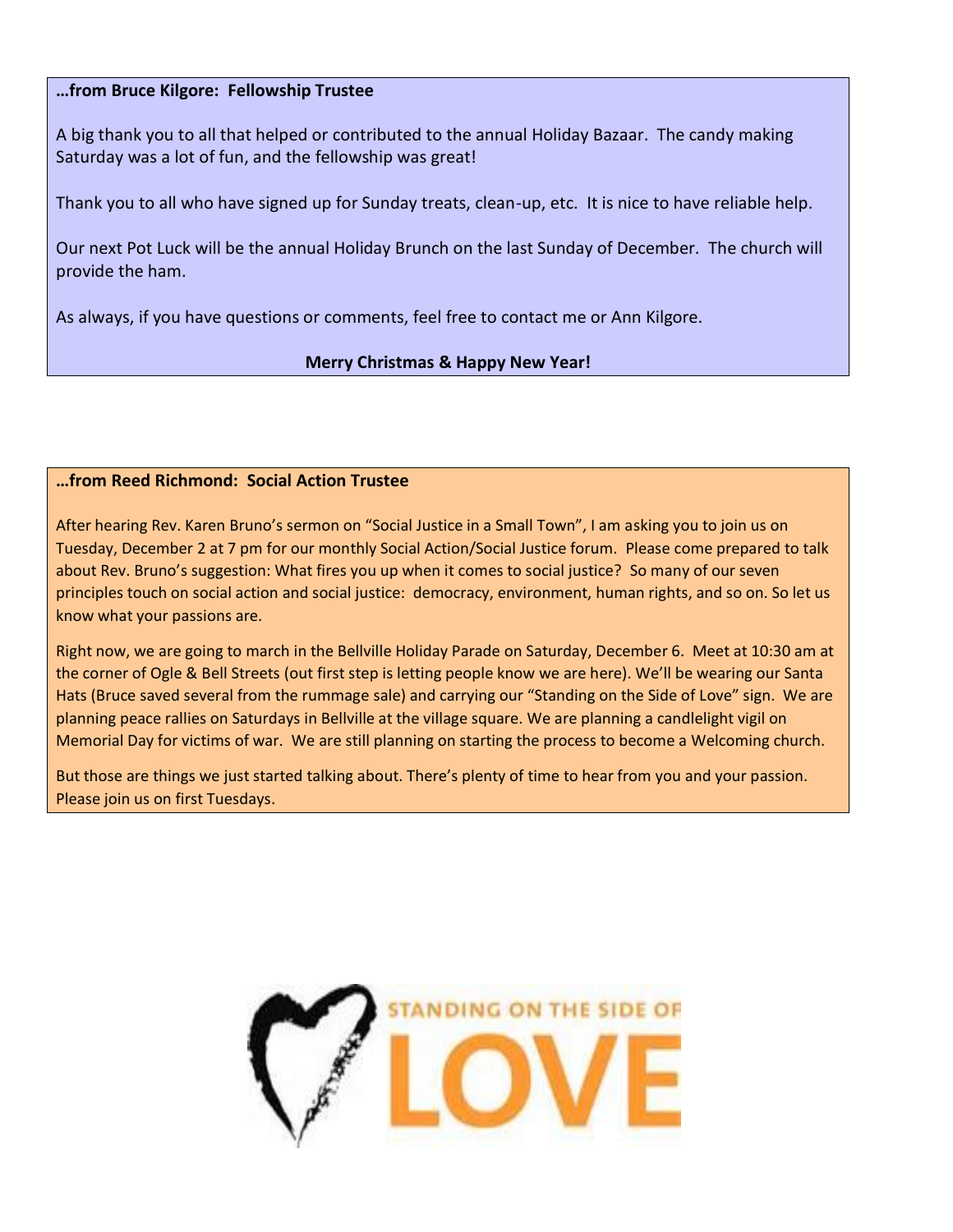# **…from Chuck Rhodes: Building & Maintenance Trustee**

The proposed maintenance project list, with cost estimates, was distributed and reviewed at the Board Meeting on November 16. Approval was given to replace the south kitchen window with double pane tempered glass. The window frame has deteriorated and needs replaced with cedar wood. The cost is \$900.00 and is expected to be completed by December 15.

The Leek Organ Co. of Oberlin, Ohio, performed the annual cleaning/tuning/inspection of the A.B. Felgemaker Organ. The condition of the church organ is very good, which is gratifying since it was built in 1873.

Preventive maintenance on the two furnaces was completed November 14. They are in good working order.

Snow removal began early (yuck). Be careful of the sidewalks and parking lot as they may be slippery. Extra ice melt has been purchased. Anyone wishing to help remove snow, let me know. Last year Reed Richmond did it all winter with very little help.

The meeting of the church sign committee will be Sunday, December 7 after coffee hour. Interested parties are invited to attend.

A Maintenance Inspection Committee is being considered to inspect the facility, focusing on safety and health issues. If you are interested, please let me know.

### **For now, STAY WARM and HAVE A MERRY CHRISTMAS!**



#### **…from Mike Garber: Finance Trustee**

The Finance Committee met last month for the First Quarter Audit. New members on the committee are Kristy Mandeville and Dick Gleckler.

A special thanks to all who helped make the Holiday Bazaar a success. From advertising to promotion to preparation… so many were involved. We raised approximately \$1,400. This is the highest sales I know of. \$7.00 more than November 2006. \$500.00 more than the July sale. The biggest July sale I remember was \$2,100.

Wishing You All Peace and Joy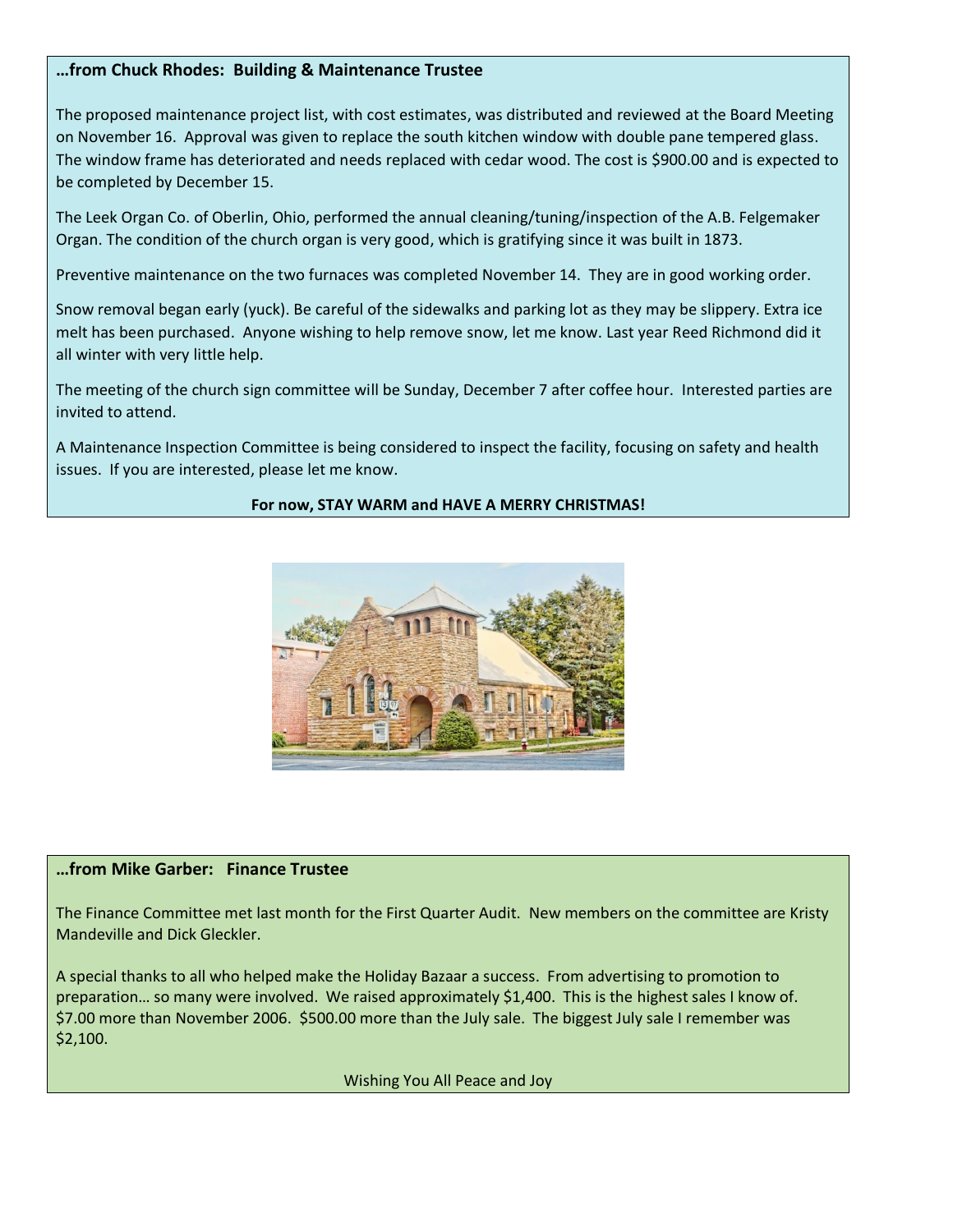**…from Judy Shaffer: Pastoral Care Trustee**

# **PASTORAL CARE DUTIES**

Teasha Sprague is assisting with the Pastoral Care Duties. If you cannot reach Judy, please contact Teasha at 440-622-1611.

There are Christmas cards in the Fellowship Hall compliments of LaDonna O'Neal. Please feel free to take them.

**Please contact Judy Shaffer for the following areas of Pastoral Care:**

- coordination of welcome and follow up with visitors
- coordination of cards and visits to shut-ins
- gathering of concerns about members: health, family and individual issues
- organizing a list of members willing to do visits when needed
- coordination of general contact and check-ins with members and friends

# **Please contact Rev. Karen Bruno for the following areas of Pastoral Care:**

- significant life changes: divorce, serious illness, hospitalization, surgery, a close friend or family member dies or is hospitalized
- you are experiencing some kind of loss, stress or minor mental health concern
- you are spiritually or emotionally searching and want a listening ear.

# **…from Liz Hansen, Religious Education Trustee**

# **Children's RE for December**

**Sunday, December 7 During the Service:** 5-10 year olds will enjoy the Dr. Seuss Curriculum "The Big Brag" with teacher, Sandy Macpherson.

**Sunday, December 14 During the Service:** 11-18 year olds will enjoy the Popcorn Theology curriculum "Field of Dreams" with teacher, Reed Richmond.

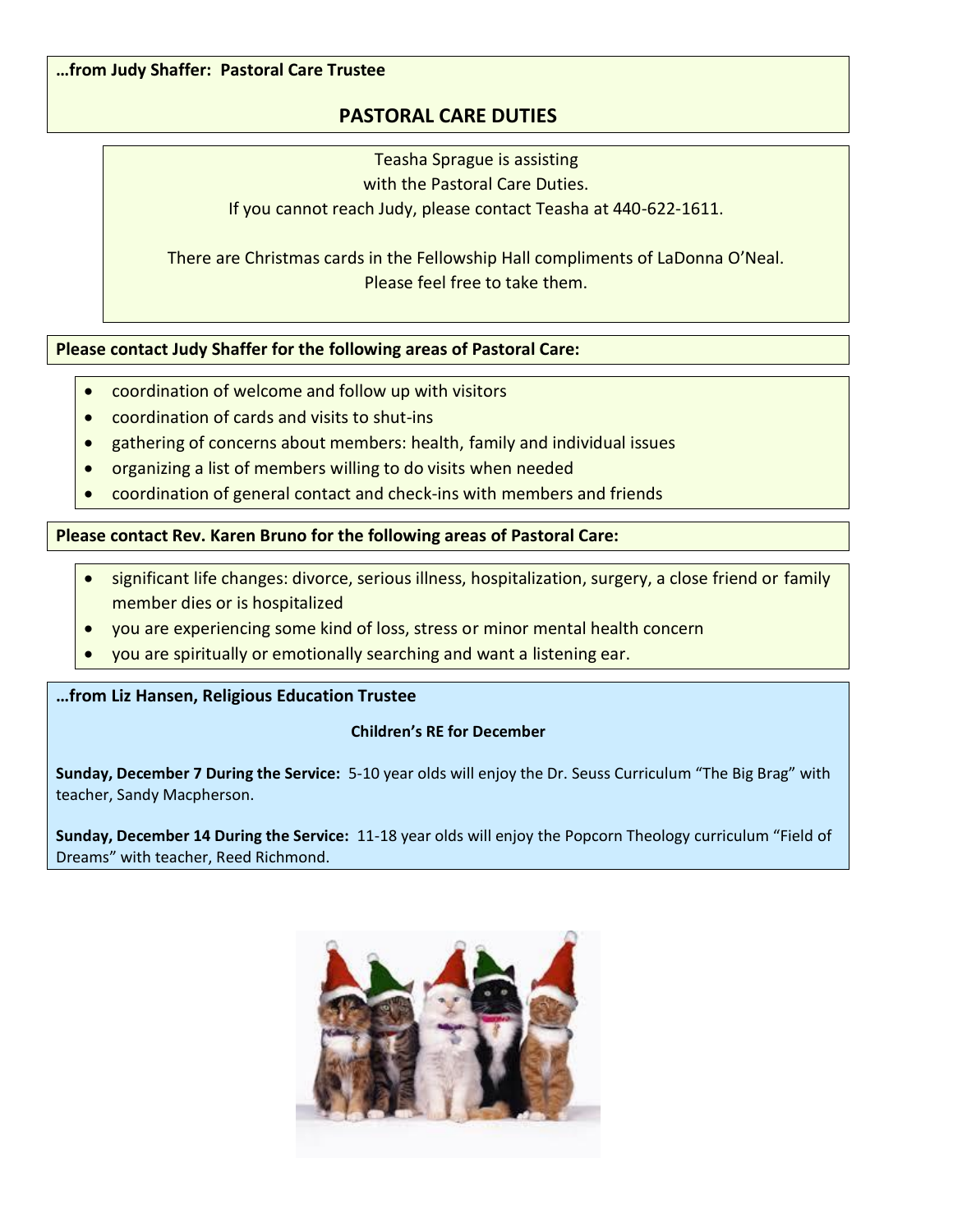#### **…from Mandy Waltz: Media, Advertising & Growth Trustee**

Well, it's been a quick couple of months for me, and I cannot believe it is already December! Unfortunately, I don't have much for this month's newsletter. I am still taking it all in and, with life experience, figuring out ideas.

I still firmly believe the Bellville Fair is one of our greatest opportunities to get the word out about our church. I so strongly believe in this that I will do whatever it takes next year to get us a table. If I have to pay for it myself, I do not mind.

The website issues have now been brought to attention. Next year, I hope to be more active with our website, Facebook and Twitter accounts. October brought Halloween or All Hallows Eve or All Saints Eve or All Souls Day, November 2, or Samhain on November 1 or Oiche Shamhna, which means "eve of Samhain". Samhain used to be November 1, but it is now the Gaelic name for the month of November. Whichever one you call it (LOL), I had another epiphany. We should have a float in the Bellville Halloween Parade! And again, by next Halloween, I do not mind (with the church's permission) getting that together, even if I comes out of my own pocket. I apologize for not bringing that up sooner, but better late than never. Also, it would be good to have a float in any other Bellville parade, or some appearance in it.

Now that we are in the month of December, remember to invite friends and family to our beautiful candlelight service. Word of mouth is so very powerful a thing and free. But above this, our candlelight service is the one time you really don't want to miss at our church. Every Sunday is a gift. Every special occasion our church has is priceless. The love we share, the connections we make, the memories we create together burns bright in all our hearts. But, at our candlelight service, that warm light glows brighter and more beautiful than I could ever put into words. Come and bring a friend or two!

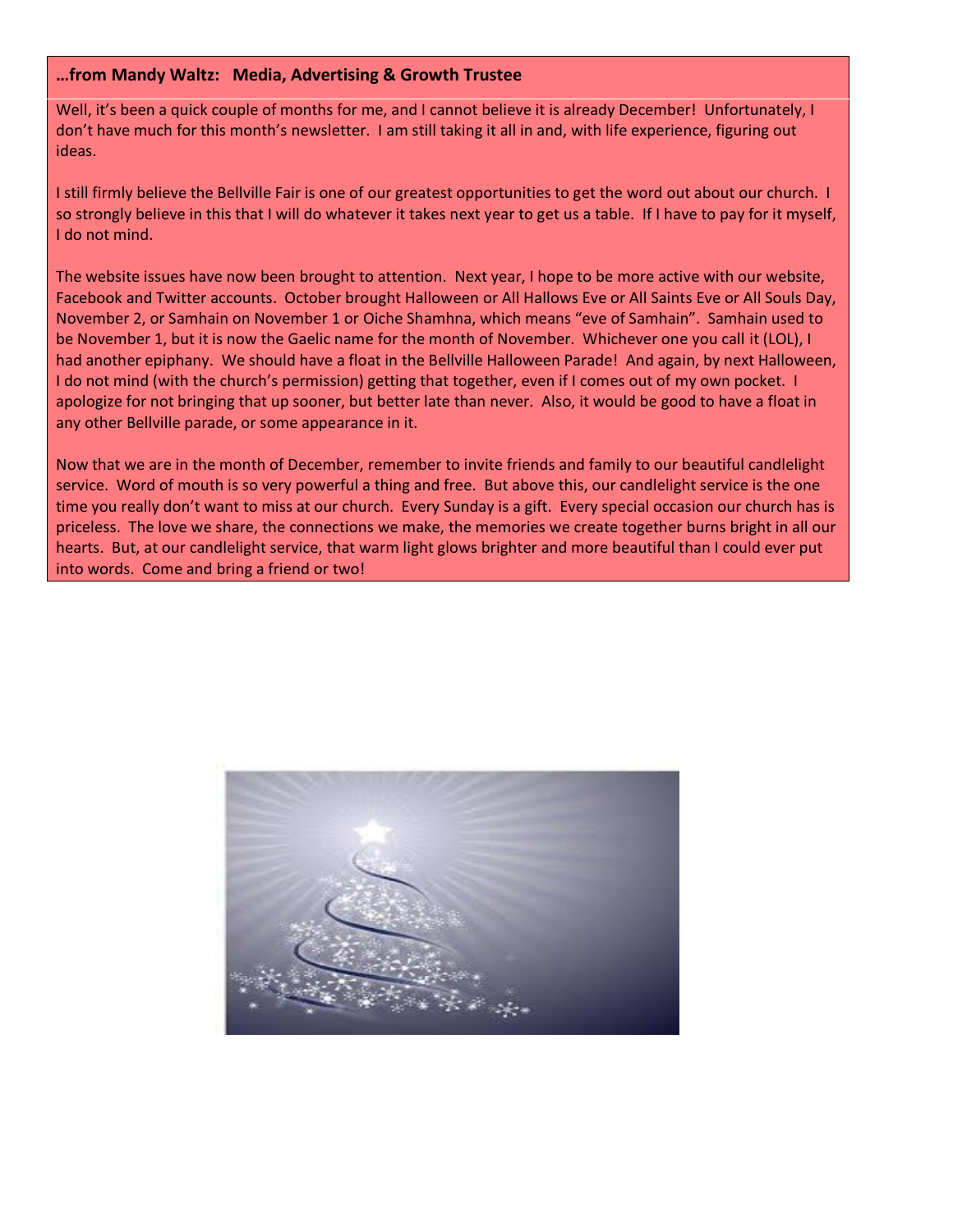### **…from Brian Moore: Pulpit & Worship Trustee**

# **Greetings from the Pulpit Chair**

I am starting to make some progress on filling speaker dates. I still have two dates open in April and three dates open in March. Happy to say February is filled, and only one day in January to fill. Much more work to do, but our speaker bookings are coming along.

### **Looking into December…..**

**Sunday December 7:** Our speaker is Karen Bruno. Che will lead the service, and the Trio will provide music. The topic will be "What I Like about the Christmas Story."

"After most of my life spent in the Christian Church, and many years preaching during Advent and Christmas, I have many good things to say about the stories." Come hear a Minister ordained in the Christian church talk to Unitarian Universalists about the story. Che will light our second Advent Candle for "Peace" as well.

**Sunday December 14:** This will be our last talk by Dr. Walter Kania this year. Walter will return to the pulpit schedule starting the third week of May, and then every second Sunday through December 2015. Sandy will be the leader and light our third Advent Candle for "Joy", and Ayesha will provide the music.

**Sunday December 21:** Bruce and Sandy will lead as Readers Theater Group, presenting a Short Christmas Story by Truman Capote.Bruce will light our fourth Advent Candle for "Love" and the Trio will provide the music. Also, there will be a visit from Santa Clause after coffee hour.

**Wednesday December 24: Christmas Eve.** Karen Bruno will lead Christmas Eve service at 7pm.Come and enjoy a Progressive Christmas Eve worship."A worship service of traditional and modern readings, music, and candles to honor this traditional holiday." Karen is looking for musicians to play and lead hymns for this evening's event. Please contact her.

#### **Thursday December 25: Christmas Day**

**Sunday December 28:** Reed Richmond will share his family Christmas story and growing up with the *real* Santa. Reed will then ask members of our congregation to share their favorite family stories and traditions. Ayesha will provide our lovely music and, following the service, we will share in a Holiday Brunch. Kenya Coin Collection is also on this day.

Looking forward to the New Year.

**Wishing Peace, Prosperity, Health & Happiness to All Souls**

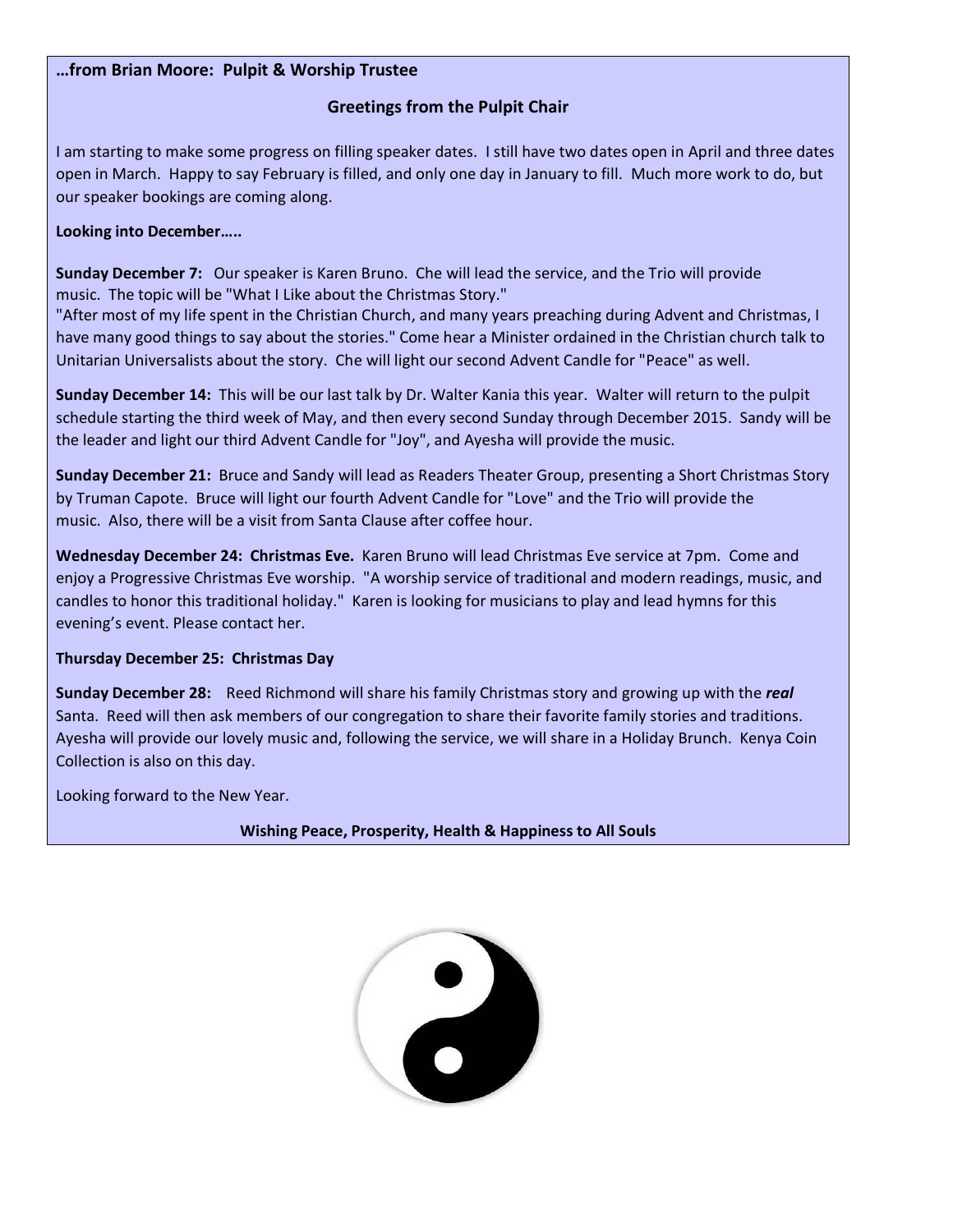# **Living Lotus Zen Sangha December Schedule**

**Monday, December 1st at 6:30pm - 8:00pm Book Study -** At Relax, It's Just Coffee -105 N. Main St., Mansfield OH 44902. Sangha members and friends are invited for coffee and informal discussion over a Zen book. This will offer Sangha members and friends an opportunity for intensive work with a text to supplement our regular 2nd & 4th Monday sittings.

BOOK: "Inside the Grass Hut: Living Shitou's Class Zen poem" by Ben Connelly (2014) Wisdom Publications ISBN#978-1-61429-121-3 Suggested selections to have read before discussion: Chap. 4- 7. Bring your thoughts, notes, insights and confusions!

#### **Monday, December 8th at 6:30pm - 8:30pm - Rohatsu Extended Silent Sitting**

At All Souls Unitarian Universalist Church. The church is opened at 6:00 p.m. Please enter from the side door. We sit upstairs. Loaner meditation cushions (Zafus & Zabutons) are available as well as pews for those who prefer/need to sit in a chair. To commemorate the traditional Buddhist holiday of the Buddha's enlightenment, we will have a special extended silent sitting. There will be no service or dharma talk, but silent alternation sitting and walking for the entire length of the time.

#### **SPECIAL ROHATSU SCHEDULE**

6:30pm-6:50pm - Zazen (sitting meditation) 7:20pm-7:30pm - Kinhin 6:50pm-7pm - Kinhin (walking meditation) 7:30pm-7:50pm - Zazen 7pm-7:20pm - Zazen 7:50pm-8pm - Kinhin

8pm-8:30pm – Zazen

**Monday, December 22nd at 6:30pm - 8:30pm - Sitting & Dharma Talk at All Souls Unitarian Universalist Church**

#### **SCHEDULE**

 6:30pm-6:50pm - Zazen (sitting meditation) 6:50pm-7pm - Kinhin (walking meditation) 7pm-7:20pm - Zazen - second period of Zazen 7:20pm-7:30pm - Liturgy - Heart Sutra, chanting and prostrations 7:30pm-8:30pm - Dharma Talk delivered by Sensei Dean Williams

Current Book/Text/Discussion – "Inside the Grass Hut" – Connelly

#### **LIVING LOTUS & JIJUYU-JI SANGHAS WINTER SESSHIN WEEKEND RETREAT**

Fri. February 27, 2015 - Sun. March 1, 2015 Mohican Outdoor School - 5370 Bunkerhill North Rd., Butler, Ohio 44822 COST = \$85/person [includes lodging and meals] Contact [fortunasandwiches@gmail.com](mailto:fortunasandwiches@gmail.com) to RSVP

**Facebook:** [www.facebook.com/pages/Living-Lotus-Zen-Sangha/221565108160](http://www.facebook.com/pages/Living-Lotus-Zen-Sangha/221565108160)

**Website:** [sites.google.com/site/livinglotuszensangha/](https://sites.google.com/site/livinglotuszensangha/)

**Brief Beginner's Guide to Zazen & Kinhin:** <http://global.sotozennet.or.jp/eng/practice/zazen/howto/index.html>